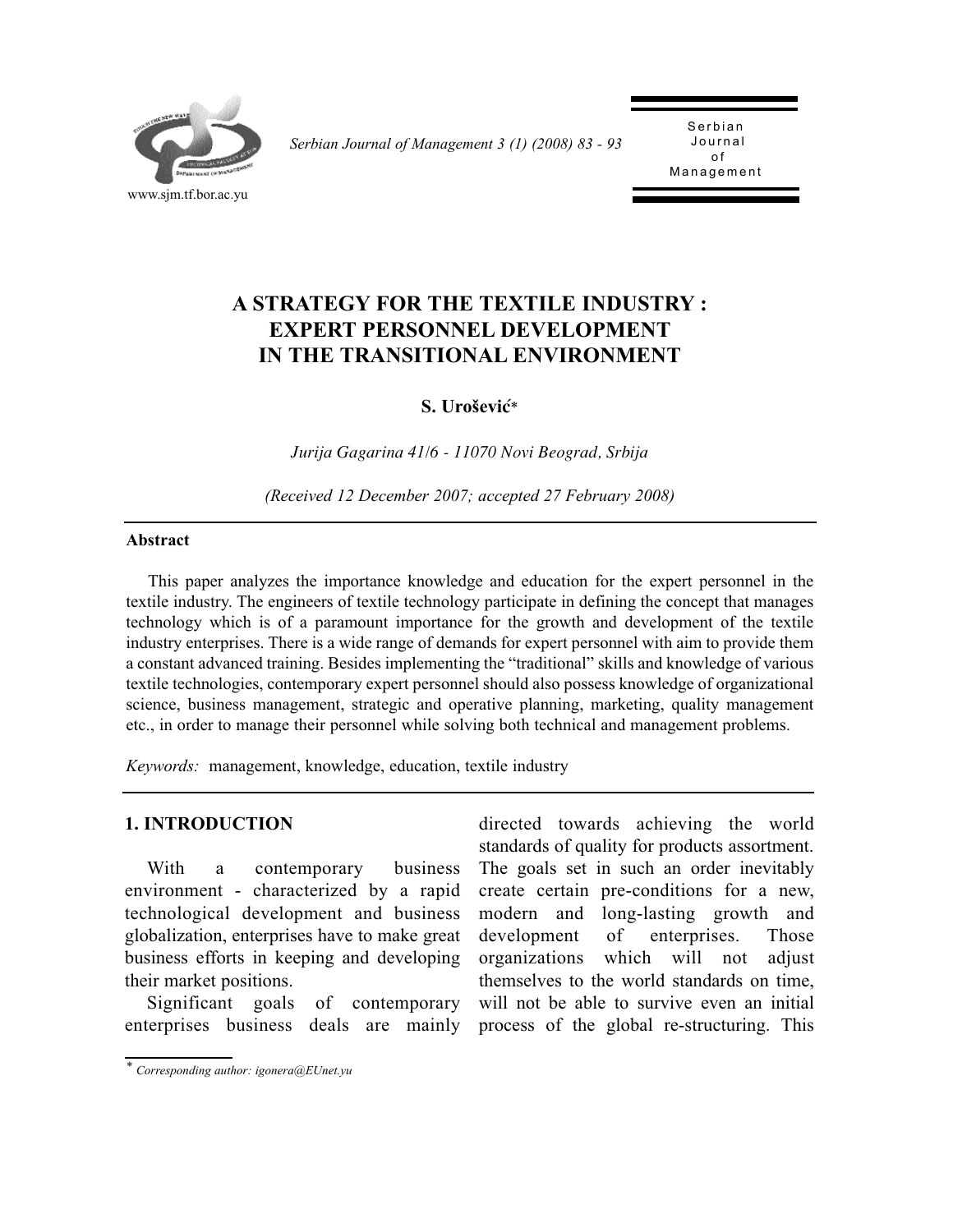refers - above all, to the enterprises dealing with products assortment intended for a final consumption, among which is a textile industry to a greater extent.

An important - if not a key, responsibility for survival and development of these enterprises belongs to the field of management and expert personnel. Managerial responsibility, above all, lies in creating policy and strategy of an enterprise and, at the same time, influences over the personnel motivation, development, communication and behavior. Expert personnel responsibility lies in constant education and innovation of both knowledge and skills. In that way, pre-conditions for a successful technological management are situated, with the importance for the enterprises growth and development of that economy branch.

Economy has a need and an obligation to invest in highly-skilled personnel which should practices and develop new technological experiences. The experts who should constantly develop and implement high technologies, while at the same time creating strategies for technological growth and realization of research-development functions are - to a greater extent, textile technology engineers.

A new market-oriented concept of business-deals will impose to management and, especially, for expert personnel, possession of the following capacities should be obligatory:

• Multi-discipline in connecting textile technologies knowledge with basic skills in the field of marketing, management, ecology, psychology and sociology;

• Applying of up-to-date techniques and skills, as well as engineering tools in their practice;

Creativity in work;

- Managerial innovation;
- Flexibility in behavior;
- Offensiveness in approach etc.

A new field of the textile engineers' activities emerges into managerial structures, starting to overpass technical-technological knowledge and skills, therefore asks for multi-discipline in business realization approach.

## **1.1. Education Requirements**

Technological development is the main force which initiates all the changes of the modern world. It is the result of the cumulative effect of the knowledge growth, especially during the XIX and XX century. Technology is the most dynamic factor of development. Modern society – according to Drucker, is a society of knowledge – where the knowledge is regarded as the most important resource and useful goods. In that sense, Drucker recognizes three phases in knowledge it self:

I. During a hundred year-period – the first phase, knowledge referred to tools, processes, products , which had caused the industrial revolution;

II. In its second phase, starting about the year1880, culminating by the end of the World War II, knowledge received a new meaning concerning the work process, which announced and introduced a productivity revolution ;

III. The last phase started after the World War II. Today, the word knowledge refers and applies to itself – the knowledge: the management revolution (Drucker, P. 2006).

In modern society, knowledge is a strategic resource of power and wealth by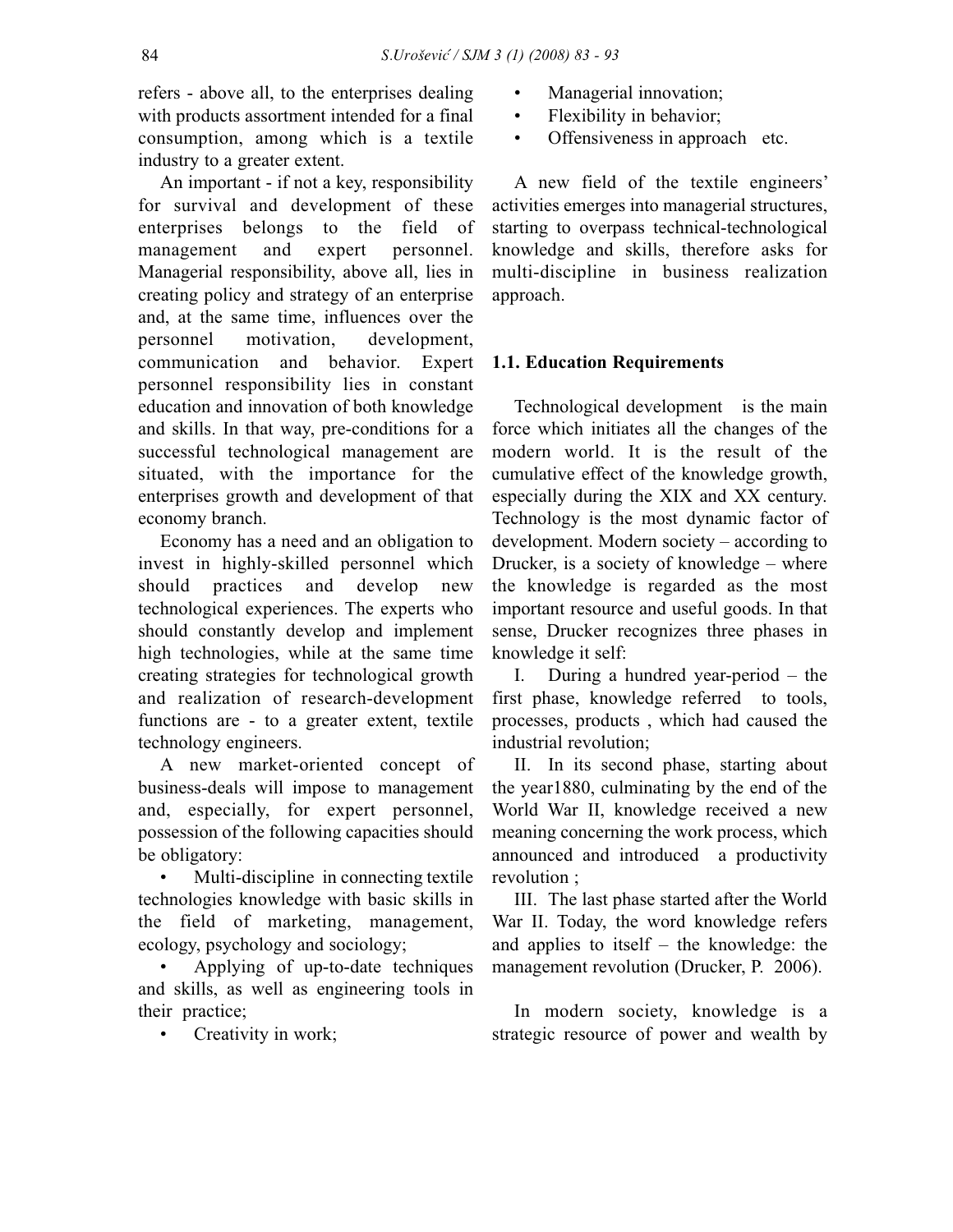which it becomes an economic category, and basic social group nowadays – according to Drucker, presents knowledge 'users'- those individuals who are capable of placing the knowledge in a function of business deals, calling them : knowledge workers, who apply it to knowledge in which way they increase productivity ( Drucker, P. 2006 ).

During 1960s , Peter Drucker formulated a phrase: "a discontinuity age" by which he defined a combined development of technology and knowledge, international economy and ideologies in the best possible way. At the beginning of 1990 s, this term became a reality of modern economy, dominated by entrepreneurship management. Namely, more and more enterprises, regardless of their size, financial strength or property status, have started implementing entrepreneurship practice by adopting basic principles of such business activities and using entrepreneurial management.

The term is based on the following factors:

- accepting changes
- creating innovations

- knowledge as a basic economy resource.

In the future, knowledge is going to become a strategic source of power and wealth and a knowledge users will become basic group consisting of the individuals capable to put it in function of business deals realization. According to Drucker, knowledge workers apply knowledge for knowledge, by which increasing productivity. In modern society knowledge becomes most important resource, enabling that other resources: labor force, capital and natural resources reach productivity. Traditional factors of production – as it is arable land, labor force and capital are not eliminated, but have become of a secondary

importance being easy to provide, of having enough knowledge (P. Druvcker, 1996).

Knowledge becomes a crucial factor of production. It becomes a tool, a means for fulfilling results of social and economic development. In a modern economy, knowledge applies to knowledge.

In such a society, education becomes an imperative – a society of knowledge asks for educated individuals, who are responsible and, by their skills, contribute to development of the society.

According to Deming (1996) There is no substitute for knowledge. To achieve it, there is a path he called "a deep knowledge" consisting of the following elements: understanding and admitting the system; knowledge in the field of variations, knowledge theory and technology. Deming considered that preparations for the future imply permanent education of the employees. Such an education implies continuous "sense" of the environment ( technical, social and economic ) in order to feel the necessity for innovation , a new product, a new service or simply innovated method.

A modern management concept emphasizes human being – as the most important resource in business deals. Man power is a basic potential of an enterprise. The employees have to be a starting as well as an ending point for any business deals quality improvement. Therefore, with his model of a successful management and quality improvement – consisting of 14 principles, Edward Deming pointed to great significance of man power, especially through the following items:

necessity to introduce permanent education for all employees within an enterprise ( item 6 );

introduction of a program for the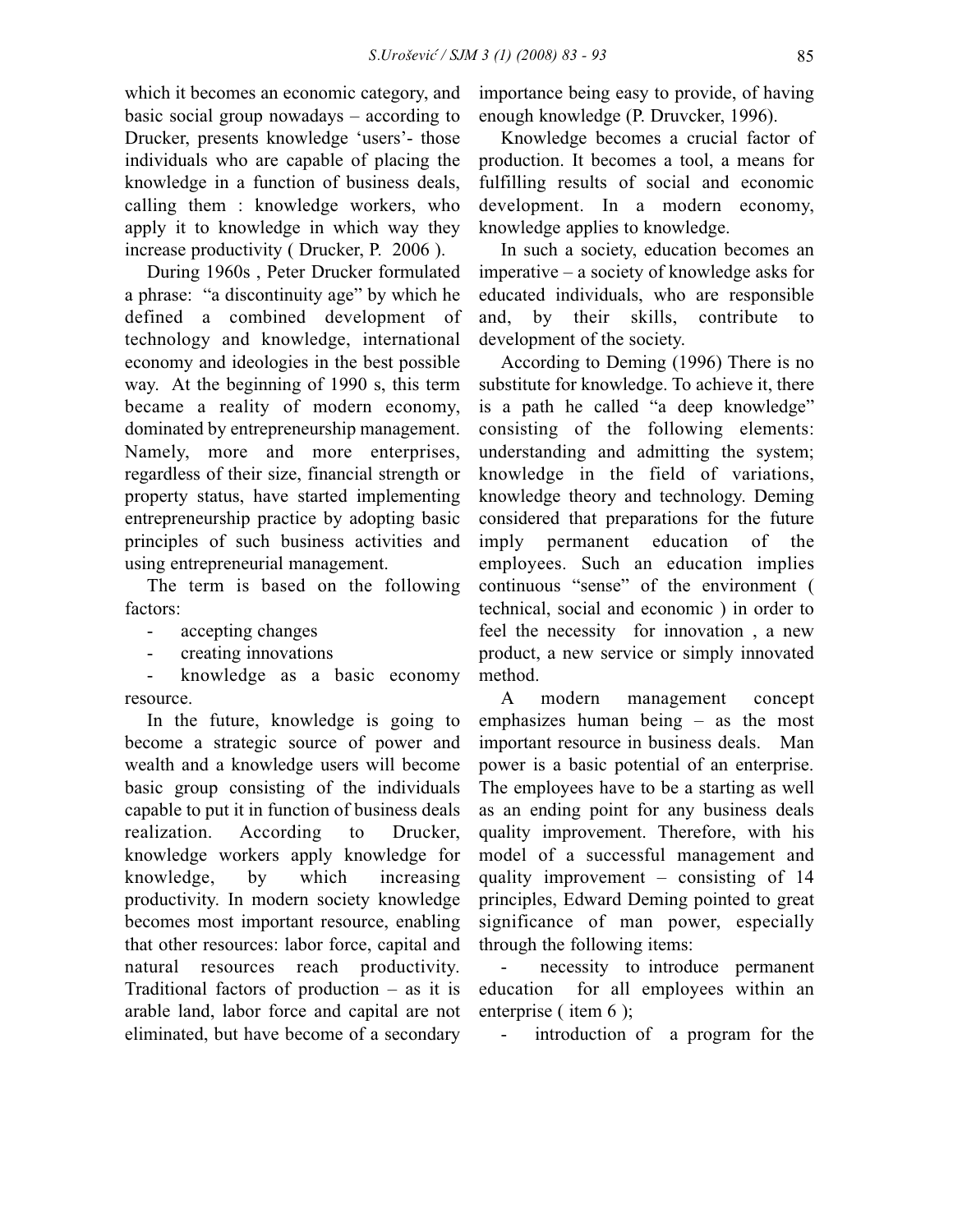determined education and personal advanced training ( item 13 )

- encourage the action for entire personnel to carry out transformation (item 14 ).

Starting by the fact that textile engineering belongs to a group of progressive sciences as one of the supporters in technological development, constantly changing and improving, the very expert personnel is permanently and intensively educated by innovating knowledge and skills. On the other side, successful management of the enterprises under contemporary conditions implies a successful management over technology. A clearly defined concept of management over technology has a crucial importance in growth and development of any enterprise or economy. Technology management with a suitable strategy of technological development at national level should provide creation of rational and effective economy. Transitory movements in society and business deals especially, will – therefore, be adequately directed.

A technological development under conditions of privatization process, with initial frames of market economy on one side, and development of information technologies on the other side, require making changes in the very organization of business deals, strategic and operative planning as well as education of future experts.

# **2. BASIC CHARACTERISTICS OF TEXTILE INDUSTRY BUSINESS VENTURES TODAY**

Today, the textile industry of Serbia is in a difficult situation, as the very survival of that industrial branch has been put under question at the national level. Such a conclusion refers both to public and private sectors of textile industry. Textile industry used to be among the leading exporting branches of the former Yugoslavia, and in those days Serbia was the greatest textile-producer in the region. Owing to its international trade, this branch for decades, has had business deals in accordance with all West-European market principles. However, in case those negative trends - which have been lasting since 1980, will go on, the textile industry could reach economy margins in Serbia, having the number of employees reduced only to 15- 20.000.

One of essential problems in textile industry is - together with unfair competition, increased level of grey economy. It is very difficult to estimate its share level, but it ranges approximately from 50 % to 60 % of a total production in this branch.

The government of Republic of Serbia has initiated the project entitled: A Strategy of Industrial Development in Serbia till 2010, with ambition and necessity for more active attitude in directing the future development of Serbia. The strategy should point out the development capacities of Serbian economy, by requesting increase of national production, international market share and living standard of population. Those industrial sectors that is able to initiate the development – among which the textile industry should be recognized. The aim of development strategy is to create an international, competitive and free-market economy, which will – to the greatest extent , be able to incorporate the world economy globalization process in a way that can provide the most rapid and sustainable development.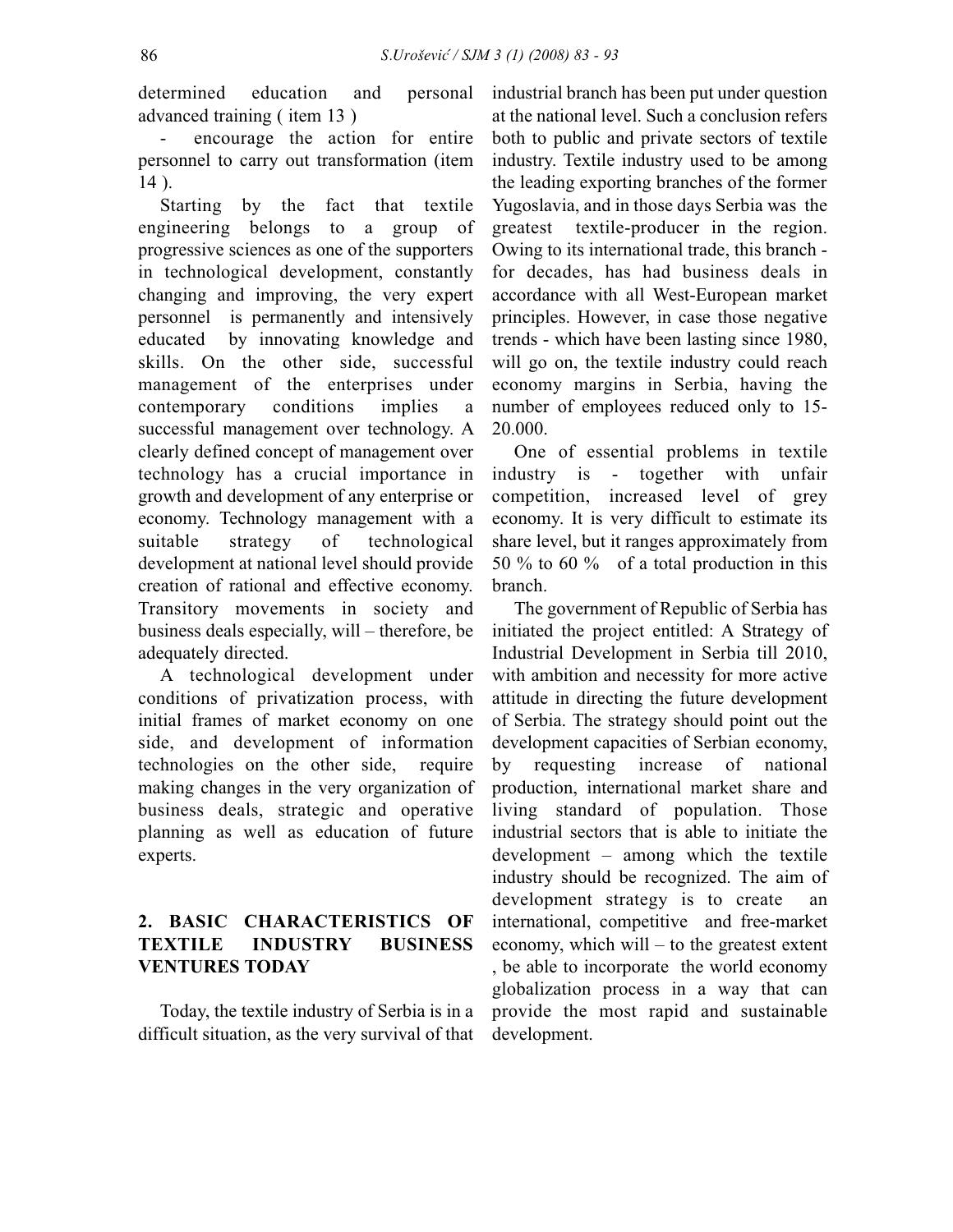Textile industry privatization process has started as a consequence of transition process which imposed legislative regulation of this branch. Because of that process, certain problems have been occurring on the regularity of some measures in a privatization procedure. Low level of the organization at textile industry enterprises disables effective collaboration and preparation for re-structuring. Without having a special team for re-structuring, realization of the very procedure is under question.

Most of the employees within the textile industry are women, which brings some problems like maternity or pregnancy absenteeism. This issue has got a much greater importance to be left for solving among individual enterprises.

Age structure of the textile industry employees is very unsuitable, as it is averagely 45, together with absence of interest for the job among the youth. Number of expert and creative personnel is lacking (designers and creators), as well as a better organization for the engagement, namely there is no connection between enterprises and science-educative institutions. All together, it has a low productivity effect.

The equipment is old-fashioned in technical and technological terms, and new techno- logy are introduced either slowly or not at all. Technology level of production capacities varies depending on a part of industry. At spinning and weaving sections technology is rather conventional with few automated facilities. According to some estimates 70 % of equipment is obsolete.

Grey economy – not just in trade but textile production too; problem of unregistered companies, or the ones dealing with textile products production but registered as for production, trade and services… Existence of an illegal sector has bad effects for the very state due to avoiding payment of duties.

Uncontrolled import of textiles and unfair competition existing at the textile market

(illegal import from Turkey and China ) – great quantities of goods imported under low customs tariffs or duty free; as a temporary admission which – in fact , is not.

While other branches income increases, at the same time it constantly decreases in textile industry. Due to low income problems among textile industry workers, there appears another one referring to workers' low motivation.

It is necessary to make a fundamental reform within the educative and research system re-structuring (4, p.55-56). A fundamental reforming and rationalization of the educative system – according to the world development of the branch, should be carried out urgently, due to great lacking of adequate human resources at all levels : from workers to managers.

On the basis of the text and draft on A Strategy for Industrial Development till 2010(3), actual problems in textile industry of Serbia are:

o lacking of turnover resources disables supply of basic raw materials (cotton, wool, synthetics);

o great debts to Development Fund as well as to the Republic Direction for stock reserves;

o great outstanding debts from the past due to international contracts ( Iraq, Iran and Libya );

o obsolete and amortized ( redemption) equipment and technology;

o bad disposal of ready-made products at the domestic market due to poor buying capacity of the population, as well as to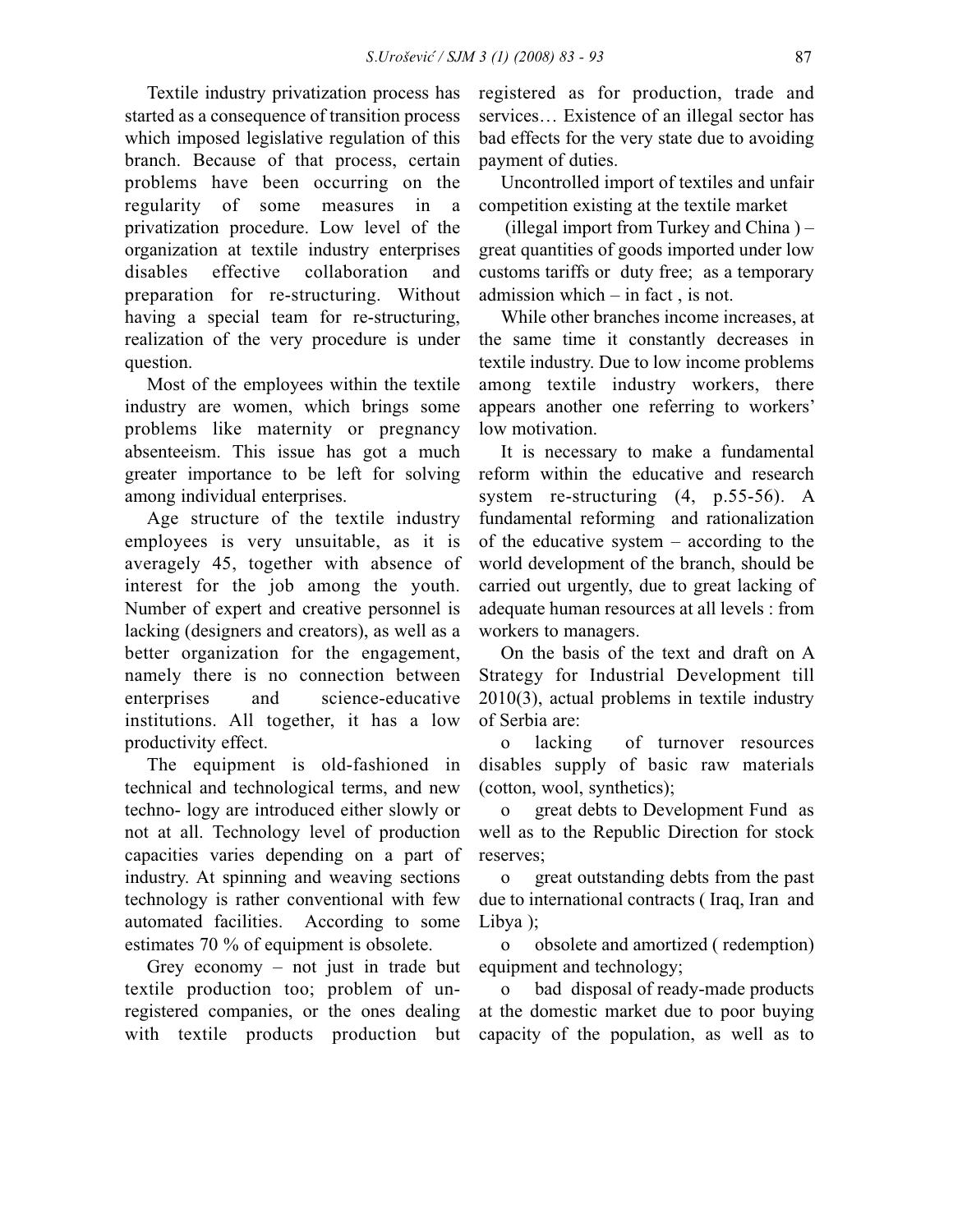unfair competition of imported textile goods ( 'grey economy' );

o lack of educated personnel in textile branch;

o low incomes;

o lost positions at the world market due to effect of long-lasting sanctions;

o dynamics of demands, expressive market segmentation, rapid and great changes in customers' requirements, changes in fashion trends etc.;

o comparably reduced production costs of individual articles observed within last ten years among the leading textile producers;

o insecure and unstable business dealing conditions;

o old-fashioned infrastructure ( personnel education , designing etc.);

o lack of financial resources for investment into modernization of equipment. especially of spinning and weaving plants, textile processing capacities and chemical fibers production;

o political–legal environment as institutional factors that regulate international textile trade ( changes in bilateral agreements terms, tariff-system, goods services etc.);

o economic environment – unstable business deals conditions at the domestic market, competitive environment – the 'new-industry' countries like Hong Kong, Taiwan, Korea, transition countries and other developing countries like Tunis, Philipinnes, Turkey, Indonesia , textile into traditionally exporting markets of the former Yugoslavia, as well as over-sizing and re-structuring of textile and clothes industry in the developed countries.

## **3. IMPROVEMENT OF THE DOMESTIC TEXTILE INDUSTRY COMPETITIVENESS**

As one among main factors for improving competitive advantage of domestic enterprises in textile industry, as well as enlargement of business deals, is a wider application of the quality management concept – a pre-condition of which is a knowledge advancement among employees, especially directors, managers and owners of an enterprise. It is especially important for those enterprises aspiring for independent market placement as well as to the ones asking to work as sub-deliveries for a wider business system.

The key problem of inadequate competitive capacity with domestic enterprises should be looked for among management or technical-technologic side of production. It specially refers to the textile industry domestic enterprises, which have been in troubles for several years referring to competitiveness at domestic market. In that sense, main fields of activity for improving quality of business deals among domestic enterprises in textile industry are: improving of business deals quality and knowledge advancement among managers and employees.

A modern society requires experts that possess a mixture of different knowledge and skills - before all in the field of management and informative technologies, who are capable of making decisions quickly, showing interest in application of new methods and business techniques, trying to improve work process by themselves.

Rapid rhythm of changes inside the environment requires individuals capable to cope with all the challenges imposed by modern business deals. New working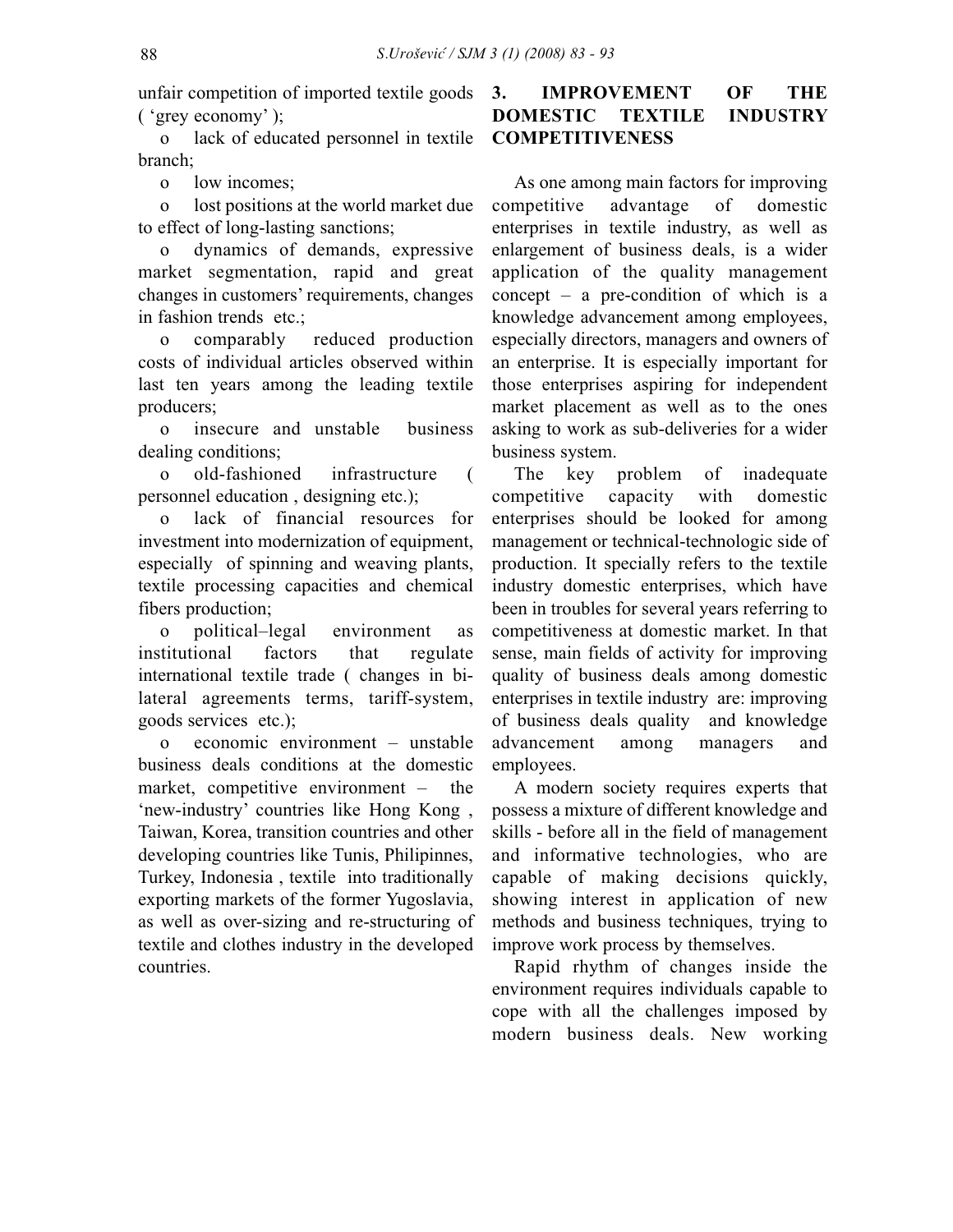conditions ask for individuals of the professional work. following characteristics:

- knowledge
- capacity to study
- initiative
- flexibility
- making effort
- experience

In modern economy managers should be the persons capable of ( due to erosion i.e. amortization of knowledge , which in course of 3-5 years become up to 50% obsolete ) gaining new knowledge permanently. That fact points to a new function of education education has to penetrate into entire society. Education system has to become open, dynamic, offensive in the same way as the very knowledge, but school looses its monopole in giving that knowledge. All the developed countries' experience show that knowledge together with organizational capabilities and a spirit of entrepreneurship stand at the top of fundamental factors for productivity. A successful business is more and more dependent of knowledge productivity.

# **4. EXPERTS AND STUDENTS OPINION AND ATTITUDES ON EDUCATION IMPROVEMENT FOR TEXTILE INDUSTRY EXPERT PERSONNEL**

Education reforms are expected to: increase expert and creative efficiancy of studying; reduction in duration of studying; increase acceptability and mobility of students at higher levels and types of education and training; enable students' permanent follow up of sciences together with adopting skills and enable coordination of education profile with requirements of

The Bologna Declaration insists on developing education and improving scientific knowledge, adopting European standards along with making reforms and adjusting the own education system. In that purpose, within the doctoral dissertation , there is given an analysis of students' attitudes, the very users of high schoolservices in order to define required knowledge and skills that should possess the textile industry experts under market business deals , as well as specific requirement of the experts for knowledge improvement and education of expert personnel employed in textile industry.

Research work on attitudes of experts and students has been carried out during the period from September 2006 till the end of December 2006, on the territory of Serbia with an aim to getting attitudes of experts from various professions and job positions in the field of textile industry, economy, education, science-research work as well as of the students attending faculties and colleges for textile profile education.

Experts and students being interviewed have similar attitudes on the question whether textile work organizations trust their textile engineers who have been educated at our national colleges and faculties. The greatest number of analyzed experts (80%) and the greatest number of interviewed students (73%) think that textile work organizations trust their textile engineers who have been educated at our national colleges and faculties.

Domestic experts are unique (100%) on the subject that national experts are able to contribute to development of domestic industry. They think that textile engineers ought to possess:

knowledge  $(40,40\%)$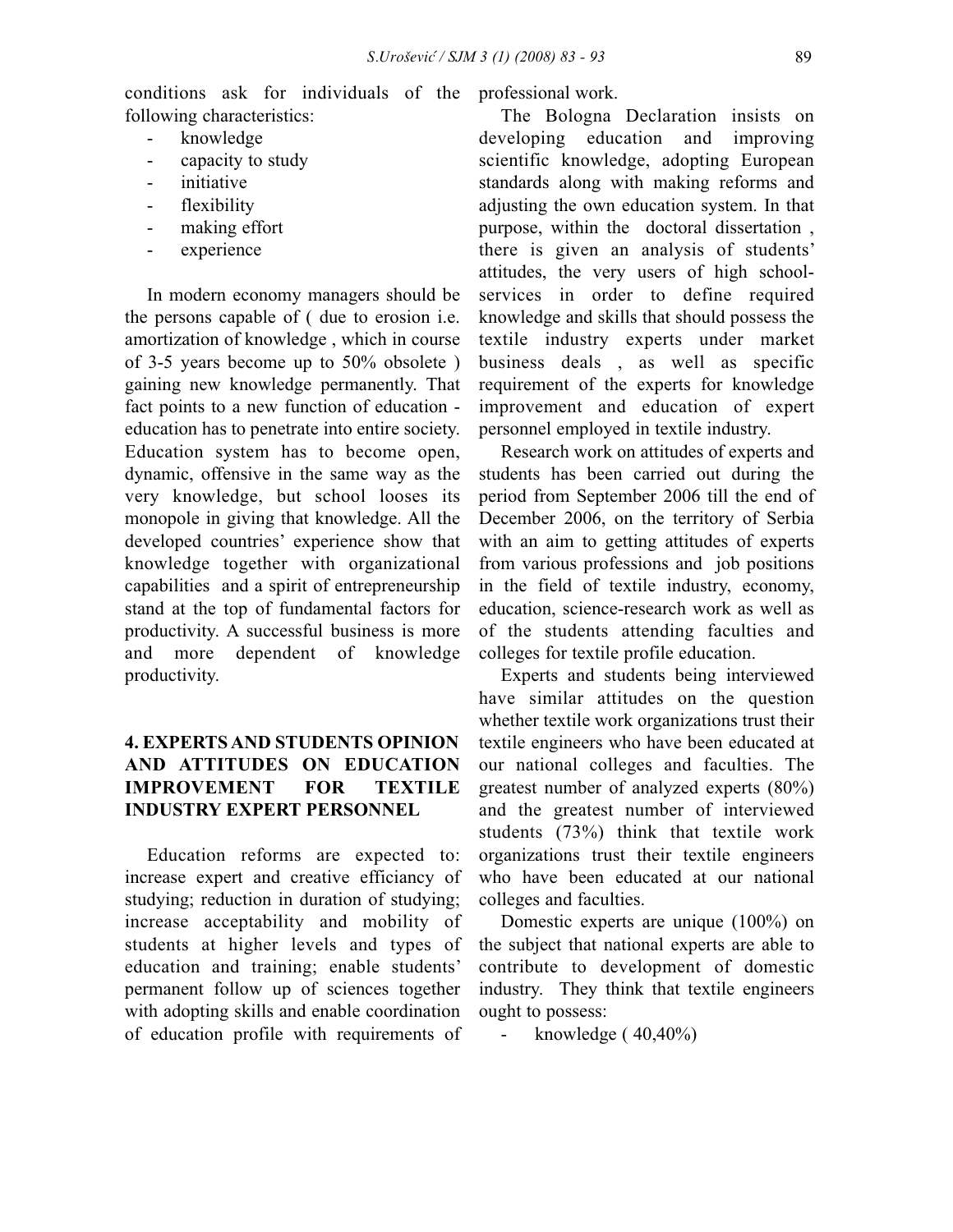

*Figure 1. the most important problems of domestic organizations in textile and clothes industry* 

- capacity to study ( 21,21%)
- initiative  $(12.12\%)$

Referring to this research work, data on a textile engineer in future are interesting as he is perceived by domestic experts as: a textile or clothes designer (32,26%), a knowledge worker ( 30,65%) and a techno/manager  $(27, 42\%)$ .

The greatest number of experts (90%) regards that textile industry enterprises are prospective, owing to:

- cheap and experienced / skillful work power ( 43,48%)

experience in production as well as in "lohn" works with foreign partners (28,74%)

a solid existing infra-structure  $(14,94\%)$ 

Namely, the greatest number of interviewed among experts (50%) regards that a technological level of domestic organizations in textile industry is just average, then low  $(26%)$  and only  $2%$  as

high. When judging competition capacity of domestic textile industry, the greatest number of experts (58%) finds it as average, and 22% as satisfactory. A smaller part of them finds the level of competition capacity as low (18%) and just 2% finds it high.

The research has shown that the interviewed experts (64%) regard that the existing education profiles at domestic faculties are able to prepare engineers for the challenges of economy in transition, but a lesser part (36%) regards oppositely.

By its one part, the research also referred to the problems which domestic organizations in textile industry are faced with. The experts regard that obsolete equipment (27,54%), lack of financial capital (17,39%), lack of personnel expert improvement (16,67%), lack innovations (10,14%) and inadequate application of technologies in informatics (10,14%) as illustrated by a Graph 1.

Education of all employees is a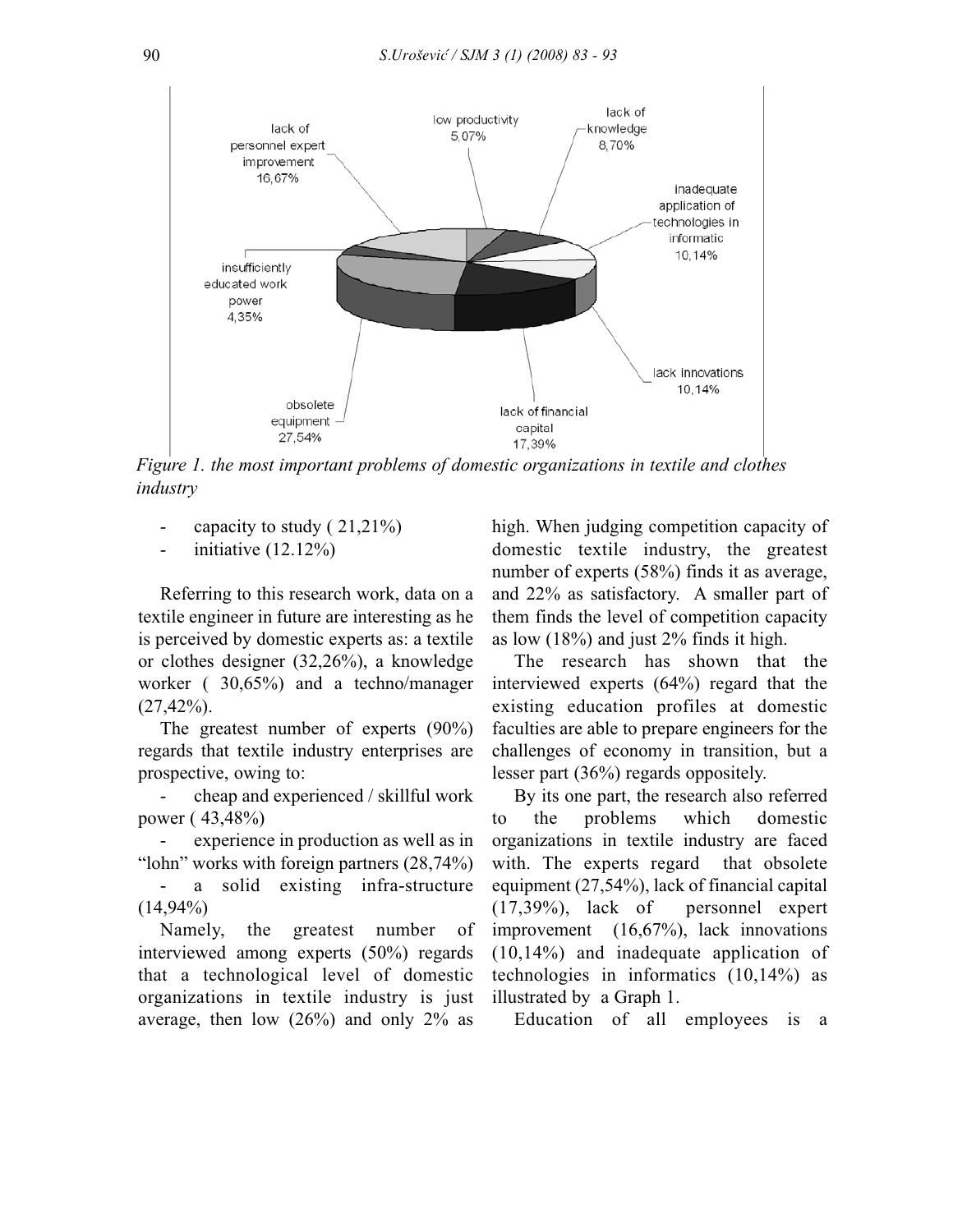precondition for reaching better business results, especially improvement of business deals productivity. Analyzing needs for education among textile engineers who currently work at textile industry enterprises indicate that the education should cover the following fields: Computing and Informatics  $(28,35\%)$ ,

Foreign languages  $(16,54\%)$ , Management (16,54%), Quality management (14,17%), Design (11,02%), Marketing (9,45%) as shown on Table 1.

management  $(3%)$  - according to Fig. 2.

A new principle of studies according to the Bologna Declaration, implies a well balanced combination of theory and practice. After being asked whether students should get an adequate practice / training, the interviewed experts (93,75%) think that the students ought to get adequate training in the field of textile and clothes industry. According to the research results, the greatest number of students (78%) regard that during the studies they have not had adequate practice / training at textile plants.

*Table 1. Fields of education required for textile industry employed engineers*

| Ord.no. | <b>FIELD OF EDUCATION</b>        | %      |
|---------|----------------------------------|--------|
| 1       | <b>Foreign languages</b>         | 16,54  |
| 2       | <b>Computers and informatics</b> | 28,35  |
| 3       | <b>Marketing</b>                 | 9,45   |
| 4       | Management                       | 16,54  |
| 5       | Design                           | 11,02  |
| 6       | Entrepreneurship                 | 3,94   |
| 7       | <b>Quality management</b>        | 14,17  |
| 8       | <b>Business law</b>              | 0,00   |
| Σ       |                                  | 100,00 |

To the question referring to asking for suggestions on lectures improvement for experts education, the students answered:

o more expert / professional training  $(60\%)$ 

o more subjects in the field of design  $(31\%)$ 

o more subjects in the field of applied informatics (6%)

o more subjects in the field of

#### **5. CONCLUSIONS**

The essence of a contemporary society exists by knowledge. Knowledge is a basic business resource of modern economy. Imperative for a continuous improvement of business deals productivity, as a precondition of growth and development at a market oriented organization, supposes permanent improvement of knowledge productivity.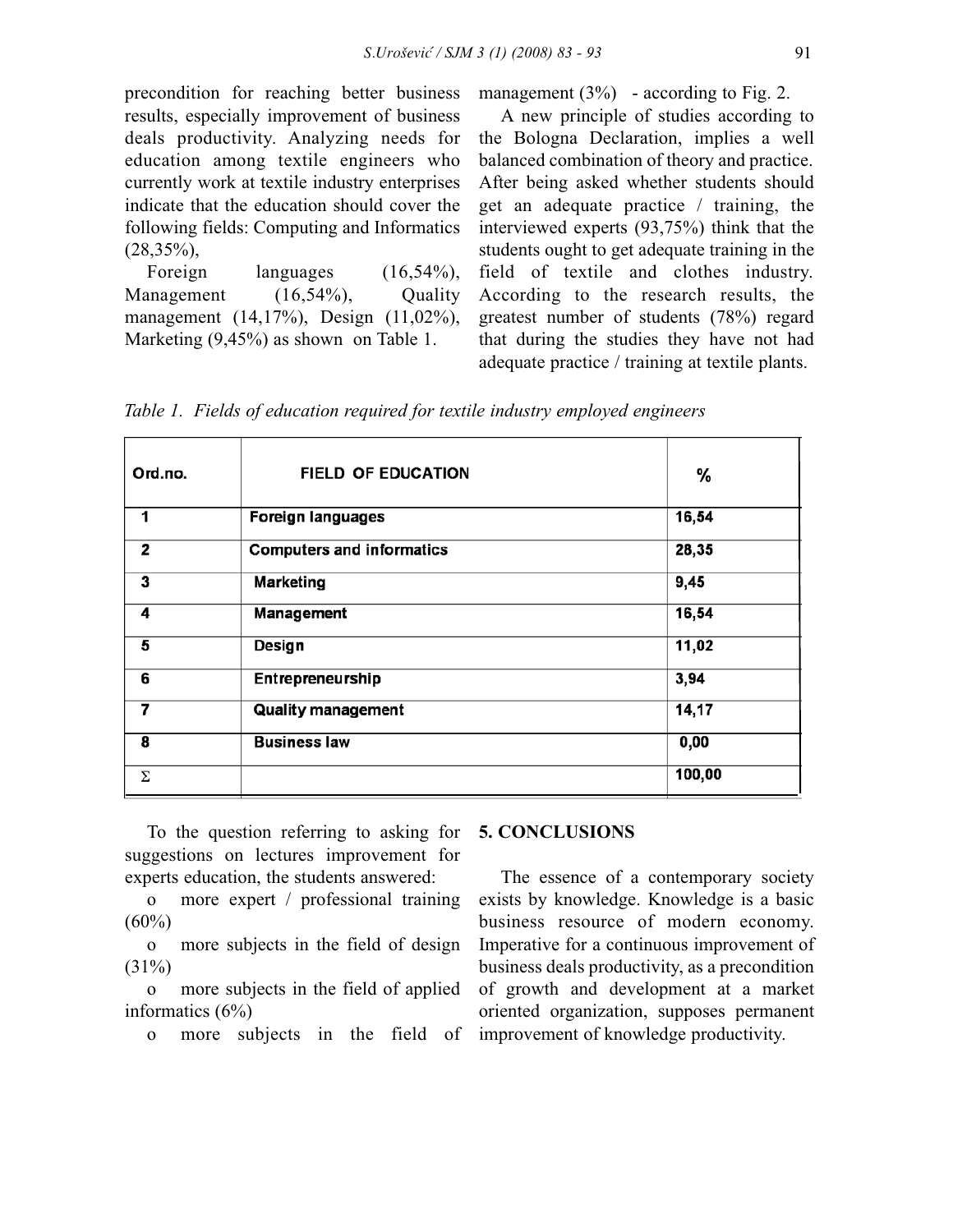

*Figure 2. Suggestions for improving expert / personnel education*

Contemporary society requires experts who possess a mixture of various knowledge and skills , before all in the field of management and technologies of informatics, that are able to make decisions quickly, show interest in application of new business deals techniques, trying themselves to improve the work process .

Textile industry enterprises which have had productivity problems for years, do have a perspective, regardless to problems present at domestic organizations in textile industry, like obsolete equipment, lack of financial capital and lack of expert personnel improvement at all levels.

The existing education profiles at domestic faculties are able prepare engineers for challenges for economy in transition, and textile work organizations do trust the textile engineers , who get knowledge at our colleges and faculties.

A new principle of studies according to

the Bologna Declaration implies a well balanced combination of theory and practice. In order to improve expert / professional education lectures students suggest: more professional training / practice, as most of students during the education have not had adequate expert training / practice at the textile plants.

#### **References**

1. Drucker, P. (1996). A Post Capitalistic Society, PS Grmeč "Privredni pregled"( A Review of Economy) , Belgrade,

2. Deming E. (1996) A New Economics, PS Grmeč "Privredni pregled", 1996

3. A Strategy for Industrial Development of Serbia till 2010" – a subseparate for a textile industry

4. ibid. , Belgrade 2002 , book 2 , A